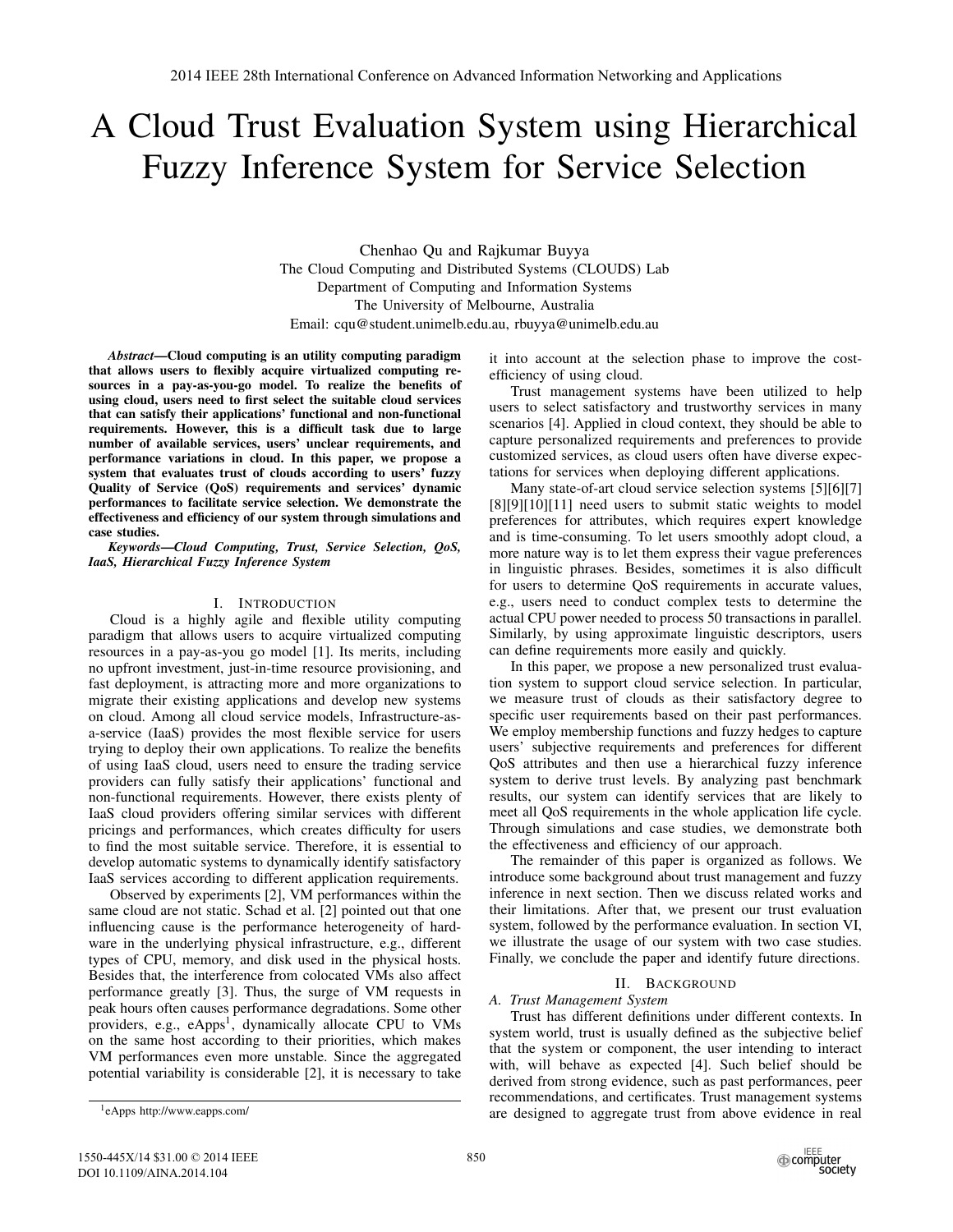time and provide trust query services to parties in concern. They have played important roles in helping users to select the satisfactory services in many scenarios. However, since state-of-art trust management systems are usually developed for systems dedicated to certain missions, they are unsuitable for cloud where users run diverse applications for different purposes. Besides, they usually use user ratings as evidence, which is also invalid for clouds because users' diverse expectations for services are likely bias their ratings. For existing trust management systems and trust evaluation techniques, interested readers can find more details in the survey done by Jøsang et al. [4]. Different from previous systems, our trust evaluation system is able to provide customized service according to users' individual expectations.

#### *B. Hierarchical Fuzzy Inference System*

Fuzzy inference has been widely used to solve control and reasoning problems in uncertain environments due to its ability to handle inaccurate inputs. Figure 1 shows a typical fuzzy inference module. It has three major components:

- 1) Inference Engine: It defines the fuzzy logic operators and defuzzifier used in the inference process.
- 2) Membership Functions: A membership function defines to what degree the fuzzy element belongs to the corresponding fuzzy set. It maps crisp values to membership degrees between 0 and 1. In fuzzy inference system, each input and output variable has its own set of membership functions.
- 3) Rulebase: It is a set of "If-Then" rules that defines the inference model. The rule structure is like: "If antecedent Then consequent", where antecedent and consequent are fuzzy propositions connected by "AND" or "OR" operators.

The inference process usually involves five major steps:

- 1) Fuzzification: input crisp values into the membership functions to obtain corresponding membership degrees of each input variable regarding specific fuzzy set.
- 2) Applying Fuzzy Operations: obtain the membership degree of the antecedent using "AND" and "OR" operators.
- 3) Implication: obtain the fuzzy set of each rule using the defined implication operator.
- 4) Aggregation: aggregate output fuzzy sets of all rules using the defined aggregation operator.
- 5) Defuzzification: transform the aggregated fuzzy set into a crisp value using the defined defuzzification algorithm.

A hierarchical fuzzy inference system is connected by multiple atomic fuzzy inference modules with outputs of the low level modules serving as inputs to the upper level modules. It brings two major benefits compared with a non-hierarchical one. The first is that it can reduce the number of "If-Then" rules, which greatly simplifies the system design. The second benefit is that it enables the system to compute partial solutions when the task can be clearly partitioned or there are functional dependencies in the system. For further information of these systems, readers can refer to Torra's survey [12].

# III. RELATED WORK

Generally, state-of-art IaaS cloud selection approaches can be classified into two categories, namely, service ranking approaches, which aim to rank clouds according to their performances; and matchmaking approaches, which compare user requirements to actual service offerings.

For service ranking approaches, many teams [5][6][7][8] [9][10][11] have investigated using Multi-criteria Decision



#### Fig. 1. A Typical Fuzzy Inference Module

Making (MCDM) methodologies to rank clouds. These systems depend on static weight assessment for preference modeling, which is time-consuming. Furthermore, except the work by Rehman et al. [10] and Wang et al. [11], none of them considered performance variations. Hamzeh et al. [13] developed a fuzzy based MCDM approach that uses linguistic descriptors to model preferences. Still, they didn't address the performance variation problem. Noor et al. [14] and Habib et al. [15] evaluated trust of clouds according to user feedbacks. But they ignored users' diverse requirements. Supriya et al. [16] also employed hierarchical fuzzy inference system to evaluate trust of providers. However, they required users to manually tune the inference system for each query regarding their expectations.

The first important cloud service matchmaking system is proposed by Dastjerdi et al. [17]. They adopted description logic to match user's QoS goal and services' self-advertised Service Level Agreement (SLA) contracts. Sundareswaren et al. [18] proposed a time-efficient selection algorithm for cloud brokers based on B+ tree indexing. Redl et al. [19] employed Support Vector Machine algorithms to find the closest cloud service to user requirements. None of them considered performance variations, and only the approach by Sundareswaren et al. [18] takes user preferences into account.

Our system addresses the limitations in the previous works. It uses fuzzy linguistic descriptors and hedges to help users to quickly and easily define their requirements and preferences, and it considers performance variations in clouds when evaluating trust, which improves cost-efficiency for cloud users.

Apart from our work, fuzzy logic has been applied to address other selection problems. Nepal et al. [20] employed fuzzy set operations and fuzzy hedges for preference modeling in their web service selection system. Wang [21] used a fuzzy based MCDM algorithm to rank web services. Song et al. [22][23] utilized fuzzy inference system to evaluate trust in grid and P2P systems for resource selection.

## IV. PROPOSED SYSTEM

#### *A. System Architecture*

Figure 2 illustrates the general architecture of our proposed system. There are two major steps involved in the usage of the system. The first step, which is shown in dashed lines, captures users' subjective perceptions of different QoS attributes through tuning fuzzy membership functions, which is introduced in detail in Subsection IV-B. The second step, which is shown in solid lines, involves the whole application deployment process, including requirement submission, discovery, trust evaluation, selection, and deployment.

The components of the system are explained below:

*1) Web Interface:* This layer provides users or cloud brokers with the entrance to all the services. Users can submit their functional and non-functional requirements, and change their perceptions through graphical interfaces.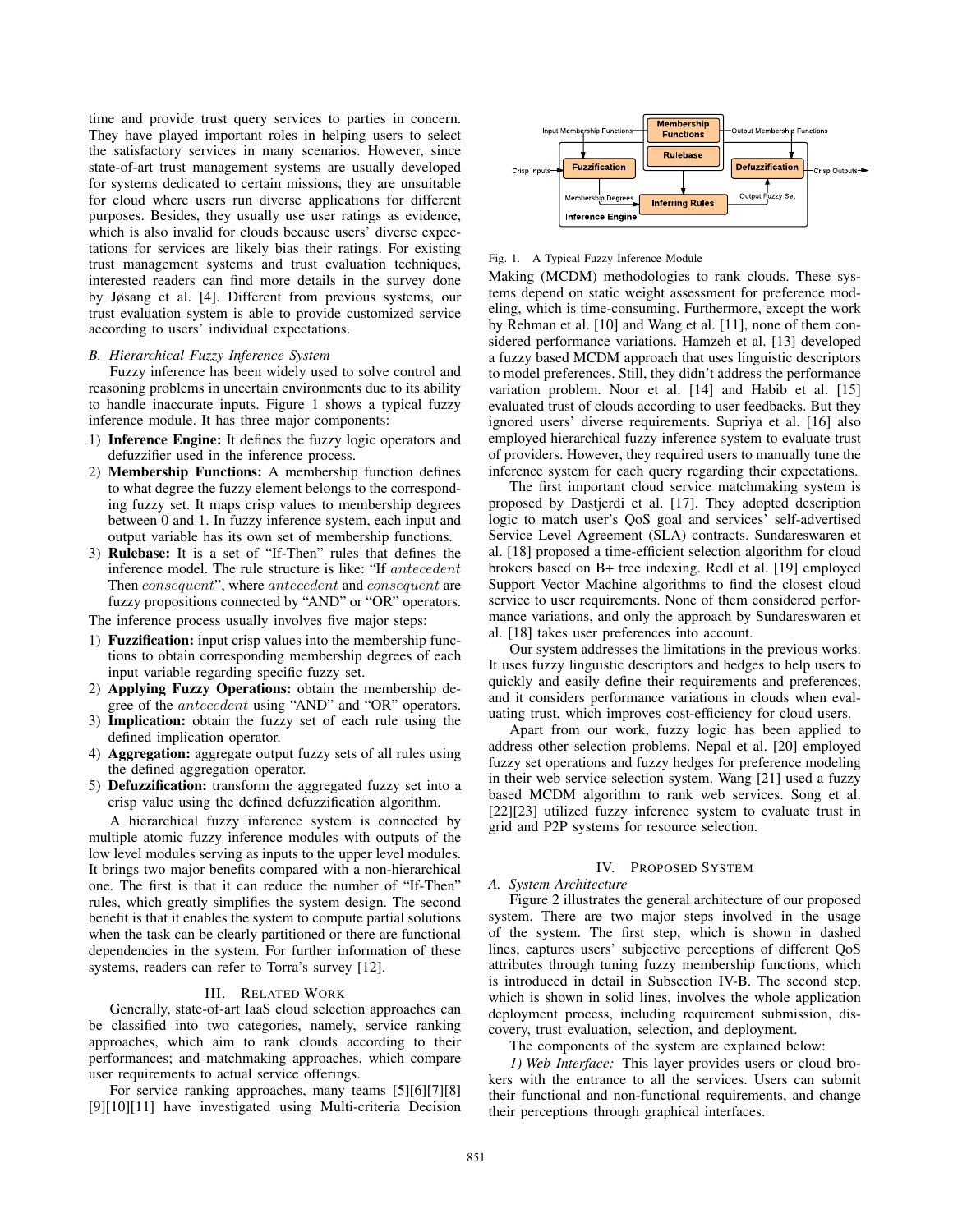

Fig. 2. Architecture of the Proposed Trust Evaluation System

*2) Discovery Service:* This component retrieves services that can meet users' functional requirements (i.e., number of cores, memory amount, storage volume, budget and geographical location) and some static QoS requirements (e.g., security and privacy) from the IaaS service repository. Another important function of it is to check the compatibility of services. It filters services that cannot satisfy users' business policies or are incompatible to software platforms required by their applications. Several tools and techniques have been developed for these purposes, such as the systems proposed by Dastjerdi et al [17] and Chunqing el al. [24].

*3) Trust Evaluation Service:* It is the core part of the system that evaluates the trust levels of functionally matched services. It takes user requirements and the services' past benchmark results as input and then outputs a list of services with their trust values regarding each attributes. Users or cloud brokers can then select the most suitable service based on the obtained trust values along with other objections (e.g., cost).

*4) Cloud Benchmark Service:* These services continuously monitor the performances of clouds by running benchmark applications on a number of dynamically launched VMs in a certain time interval and publishing the results to the public. They provide valid data traces regarding low level metrics that are required to fairly compare cloud services' QoS. An example of such service is CloudHarmony<sup>2</sup>. It now monitors 63 cloud data centers all over the world. However, as the number of providers continues to grow, benchmarking cloud services becomes financially unsustainable. The best solution is to advocate cloud providers to perform these standard tests by themselves and publish their results through open API. In addition, a trusted third party should regularly audit the clouds to ensure the integrity of the published results.

## *B. Modeling Requirements and Preferences*

*1) Requirement Types:* To search the satisfactory services, our system requires users to first submit requirements for attributes they concern. It supports two types of requirements, namely, numerical requirement and linguistic requirement. Blended submission of different types of requirements in the same query is valid in our system. Section VI illustrates how different types of requirements can help users to define their expectations in selection process with two case studies.

*a) Numerical Requirements:* numerical requirements are numerical values with corresponding units. When submitting these requirements, users expect the services to have higher performances than the submitted values. The numerical requirements for some attributes, e.g., availability, can be easily extracted from the application's Service Level Objectives (SLOs). While for other attributes, e.g., CPU and network speed, they cannot be effortlessly determined because performance SLOs are usually defined in high level metrics, e.g., response time and throughput. This requires users to perform tests to transform high level SLOs to low level requirements.

*b) Linguistic Requirements:* linguistic requirements are submitted as fuzzy linguistic descriptors (e.g., High, Medium, and Low) which are semantic approximations of the numerical requirements. Since human beings are accustomed to use these linguistic descriptors to make rough estimations, they can easily submit meaningful requirements in this form according to application nature or preliminary results obtained through simple test or simulation. They are useful when it is uneconomic to perform complex tests or the task is urgent.

*2) QoS Attributes:* Table I shows an example of the hierarchy of the cloud QoS attributes, which we use in the prototype. We choose the attributes and their metrics according to SMI framework<sup>3</sup> and the work done by Garg et al. [6][7]. One can easily add extra attributes to the example model or use different metrics to measure existing attributes, e.g., IOPS (Input/Output Operations Per Second) for memory and disk performances. Furthermore, the system allows users to only submit requirements for the attributes they concern. In such cases, the system considers the performances of the overlooked attributes as fully satisfactory for all services in evaluation.

In general, we classify all leaf attributes in the hierarchy into two categories, namely, dynamic attributes and static attributes. Dynamic attributes are susceptible to performance variations. Therefore, their performances need to be quantified by benchmark traces. Compared with these attributes, the performances of other attributes can be considered static, i.e., security attributes, as their variations are negligible and unmeasurable. Our system quantifies the performances of security attributes in the form of single values instead of series of traces. They can be evaluated by cloud security benchmarks, e.g., the framework proposed by Garcia et al. [25], or expert ratings. We only allow users to submit linguistic requirements for static attributes, as for them, services can be binarily filtered at service discovery phase with given numerical thresholds.

Besides QoS, cost is also important to utility. Our system provides three different ways to balance users' QoS and cost objections. The first way is to specify a budget at service discovery phase. In this way, users can identify the most satisfactory service within an acceptable budget. For the second method, users can select the most economical cloud service among those have acceptable trust levels. The third way is to submit linguistic requirements for cost during the trust evaluation phase if users only have vague objections for cost.

*3) QoS Inputs and Membership Functions:* As the first step of trust evaluation, our system retrieves corresponding benchmark results from cloud benchmark services and then analyzes

<sup>2</sup>CloudHarmony http://cloudharmony.com/

<sup>3</sup>C.S.M.I.C http://csmic.org/understanding-smi/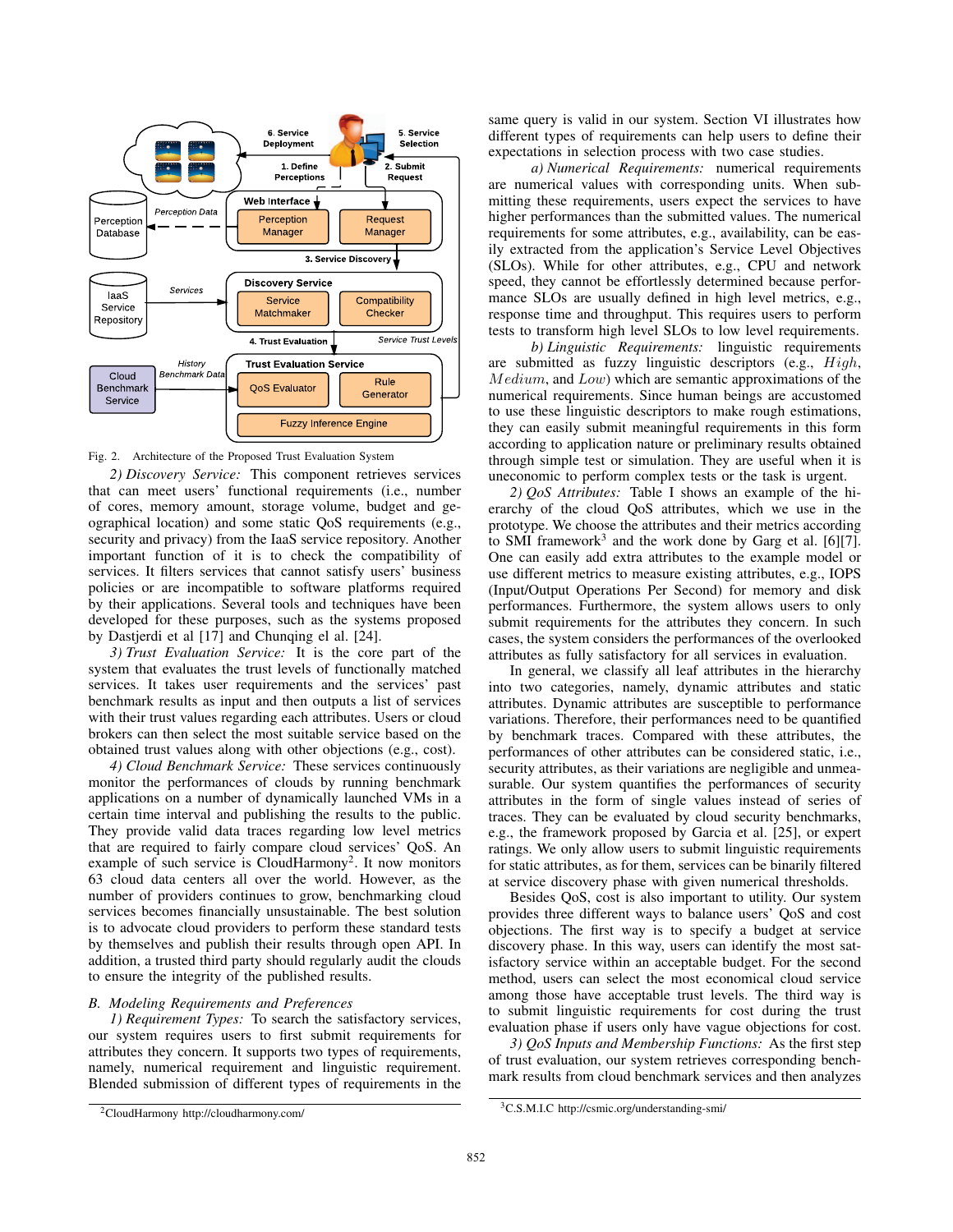| <b>Attributes</b> |                          |                  | <b>Metrics</b>                                                                |         | <b>Requirements</b> |
|-------------------|--------------------------|------------------|-------------------------------------------------------------------------------|---------|---------------------|
|                   | <b>CPU</b>               | CPU Speed        | Maximum number of instructions executed by a single core in unit time (MIPS)  |         | Numerical           |
|                   | Memory                   | Memory Read      | Maximum amount of data transferred from memory in unit time (Mb/s)            |         |                     |
|                   |                          | Memory Write     | Maximum amount of data written to memory in unit time (Mb/s)                  |         |                     |
| 'erformance       | Storage                  | Disk Read        | Maximum amount of data transferred from secondary storage in unit time (Mb/s) |         |                     |
|                   |                          | Disk Write       | Maximum amount of data written to secondary storage in unit time (Mb/s)       |         |                     |
|                   | Network                  | Inbound          | Maximum amount of data transferred into VM in unit time (Gbit/s)              | Dynamic |                     |
|                   |                          | Outbound         | Maximum amount of data transferred out of VM in unit time (Gbit/s)            |         | Linguistic          |
| Assurance         | Availability             |                  | The proportion of time that the VM is accessible $(\%)$                       |         |                     |
|                   | Failure Rate             |                  | Average number of failures for one VM in one hour                             |         |                     |
| Elasticity        | VM Startup Time          |                  | Time consumed to allocate, boot up, and configure VM (s)                      |         |                     |
|                   |                          | VM Shutdown Time | Time consumed to shut down and deallocate VM (s)                              |         |                     |
|                   | <b>Platform Security</b> |                  | Score of security mechanisms that protect virtualized platform                |         |                     |
|                   | Data Security            |                  | Score of security mechanisms that protect users' data                         |         |                     |
| Security          | Network Security         |                  | Score of security mechanisms that protect VMs from network attacks            |         |                     |

Security Policy Score of policies that users can employ to implement their own security strategies<br>
MICost The cost to deploy a VM (\$/hr or \$/month)

etwork Security Score of security mechanisms that protect VMs from network attacks<br>Site Security Score of security mechanisms that protect the data center

The cost to deploy a VM (\$/hr or \$/month)

Site Security Score of security mechanisms that protect the data center<br>Security Policy Score of policies that users can employ to implement the

Data Transfer Cost The cost to transfer data in or out of data center (\$/Gb) Storage Cost The cost of secondary storage (\$/Gb/Month)

TABLE I. AN EXAMPLE OF HIERARCHY OF CLOUD ATTRIBUTES AND METRICS FOR TRUST EVALUATION

the traces to derive the QoS inputs of the hierarchical fuzzy inference system according to user requirements. Following, regarding the two types of requirements, we respectively introduce how the system calculates QoS inputs from benchmark traces and their associated input membership functions.

 $P_f$ 

Cost

*a) Retrieving Benchmark Traces:* The benchmark traces used are key to the quality of trust evaluation. To retrieve representative traces, the system should consider multiple factors. In our system, we select traces according to the variability of attributes and expected running time of VMs.

Different attributes have different levels of variability. According to Schad et al. [2], VM startup time has very high variability in short time. For such attributes, the system should retrieve traces within a short time window, e.g., 10 minutes, to facilitate a valid trust evaluation.

The expected running time is also important when retrieving traces. Suppose a user wants to deploy a VM on Wednesday from 7:00 am to 2:00 pm, we should refer to traces that were benchmarked on nearest Wednesday or weekday within the same range of time. This is because clouds are likely to suffer more variations at busy hours on weekdays in their local time. Furthermore, if the user plans to deploy VMs for a long term, it is also better to consider the traces within a large time window to ensure the selected service is likely to be satisfactory in the whole life cycle of the application.

*b) Numerical Requirements:* For numerical requirements, the system calculates the QoS inputs of the  $i_{th}$  service regarding the  $j_{th}$  attribute as follow:

$$
p_{i,j} = \frac{n^{satisfy}}{n^{total}i,j}
$$
 (1)

where for the performance of  $i_{th}$  service regarding the  $j_{th}$ attribute, the numerator and denominator of the equation respectively stands for the number of benchmark traces that can satisfy the numerical requirement and the total number of traces retrieved. In fuzzy inference process, the membership functions associated with QoS inputs of numerical requirements are shown in Figure 3(a).

*c) Linguistic Requirements:* For linguistic requirements, the system calculates statistical indicators of the benchmark traces as the QoS inputs. In Section V, we test our system with different indicators, i.e., median, mean, first quartile, and five percentile.

We use triangular membership functions to model linguistic requirements in fuzzy inference. Figure 3(b) shows an example of the membership functions. They represent users' personal perceptions that how quantitative performance data are mapped to qualitative linguistic descriptors for each attribute. Since the perceptions are purely subjective, we allow users to individually adjust the functions. They can either submit functions for each size of VMs or normalize their perceptions in a per-CPU-core-base. This is a one-time job and brings no extra burden to users when submitting requests. To further ease the task, especially for inexperienced users, the system provides a default setting of functions for each attribute.

Static Linguistic

*4) Modeling Preferences:* In our system, user preferences are modeled in both attribute and requirement level. Firstly, at attribute level, users express their preferences by submitting higher requirements for more important attributes, e.g, High for CPU and Low for memory. Secondly, at requirement level, users can express their preferences by selecting one of the importance levels in Table II for each requirement. This allows users to make tradeoffs among their requirements in selection. For example, suppose a user wants to deploy a security sensitive application on cloud, he might prefer to select the services that can definitely satisfy his security requirements even at the cost of enduring more performance degradations for other attributes within an acceptable level. In this case, he can submit Very Important for security requirement. To increase the room for tradeoff, he can submit negative importance levels, e.g.,  $Unimportant$ , for requirements that he is willing to sacrifice more performances. We implement this mechanism using linguistic hedges, which are adapter functions that change the shapes of original membership functions. Following equations shows the formal definitions of importance levels for the two types of requirements:

$$
Numerical: d = \begin{cases} satisfactory(x)^{a_i} \\ unsatisfactory(x)^{\frac{1}{a_i}} \end{cases} \tag{2}
$$

*Linguistic*: 
$$
d = \begin{cases} f(x)^{a_i} & \text{if } x \le peak \\ f(x)^{\frac{1}{a_i}} & \text{if } x > peak \end{cases}
$$
 (3)

where satisfactory(x) and unsatisfactory(x) respectively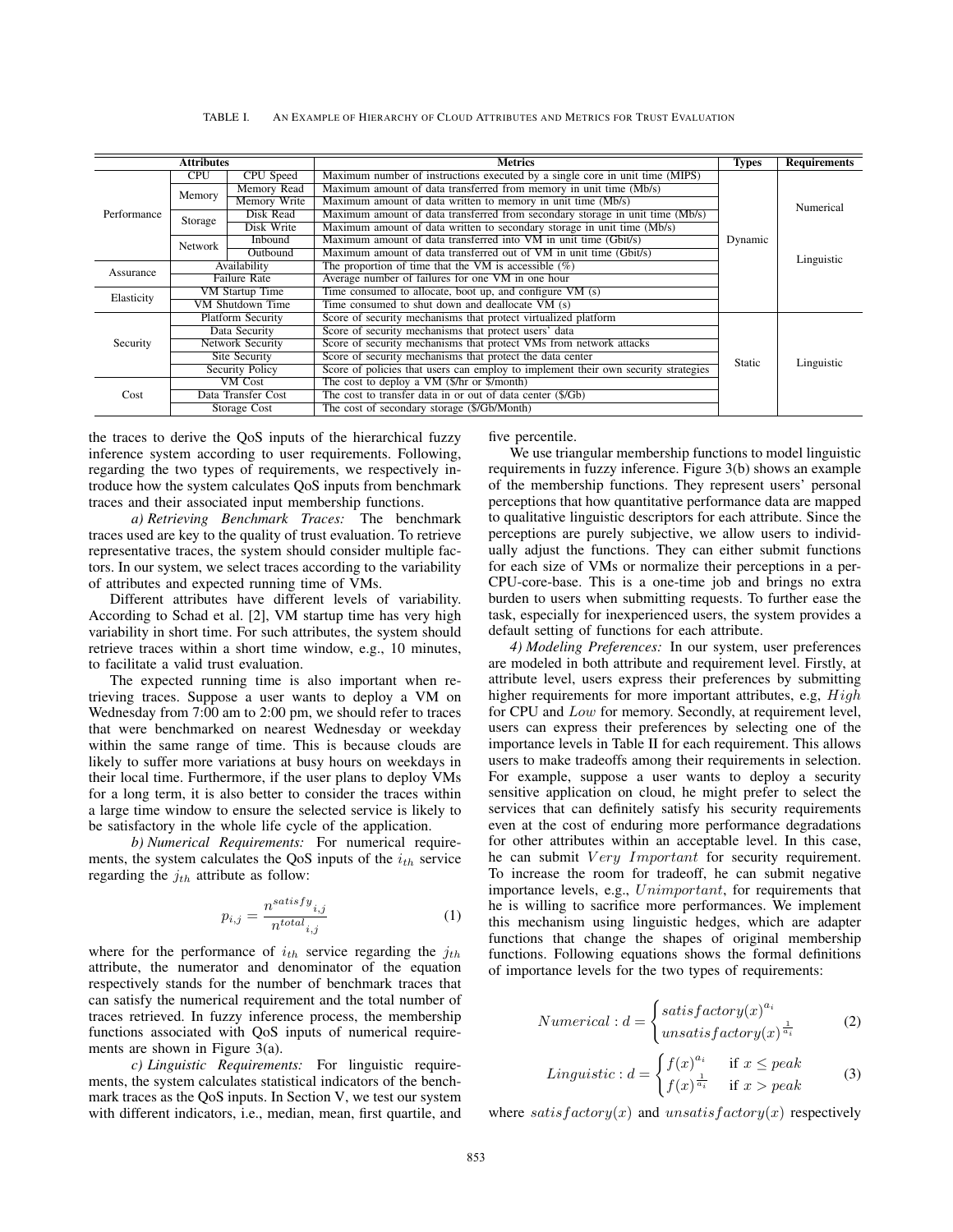

Fig. 3. Membership Functions for Hierarchical Fuzzy Inference System represent satisfactory and unsatisfactory membership functions shown in Figure 3(a).  $f(x)$  is a triangular membership function shown in Figure 3(b), and peak is the x value of its maximum membership point.  $a_i$  is the importance coefficient of the  $i_{th}$  importance level. By applying positive importance hedges, e.g, Important, the system further penalizes the services that cannot fully satisfy the requirements in trust evaluation according to the amounts of performance deficiency. Oppositely, for negative hedges, e.g, Unimportant, it decreases the penalties. Table II shows the default importance levels and coefficients used in our prototype.

TABLE II. IMPORTANCE LEVELS AND IMPORTANCE COEFFICIENTS

| <b>Importance Level</b> | <b>Importance Coefficient</b> |
|-------------------------|-------------------------------|
| Very Important          | 1/2                           |
| Important               | 2/3                           |
| Neutral                 |                               |
| Unimportant             | 3/2                           |
| Very Unimportant        |                               |

### *C. Proposed Hierarchical Fuzzy Inference System*

*1) Overview:* Our system dynamically constructs the hierarchical fuzzy inference system for each query in accordance to the generated hierarchy of attributes. Figure 4 shows an example of it. There are three types of inference modules in the system. For non-leaf attributes, their trust values are evaluated by higher level inference modules, which take outputs of corresponding sub-inference modules as inputs. At leaf level, the system generates inference modules according to the types of requirements, namely, numerical inference modules and linguistic inference modules.

Higher level inference modules use membership functions shown in Figure 3(a) as input membership functions. The input membership functions for leaf level modules have been introduced in Subsection IV-B. All modules use the functions defined in Figure 3(a) as output membership functions. Rulebases for each module are generated according to user requirements, the details of which is introduced in next part.

All inference modules share the same inference engine. Our prototype employs Product for "AND" operator, MAX for "OR" and Aggregation operator, and Center of Maximum (COM) defuzzifier. For each output variable with  $n$  membership functions, COM calculates the crisp trust value  $t$  as follow:

$$
t = \frac{\sum_{i=1}^{n} x_i \mu_i}{\sum_{i=1}^{n} \mu_i}
$$
 (4)

where  $x_i$  is the x value of  $i_{th}$  membership function's maximum membership point and  $\mu_i$  is the membership degree aggregated for the  $i_{th}$  membership function. The reason we choose COM is that it is both intrinsically plausible and timely efficient.



Fig. 4. Example of Hierarchical Fuzzy Inference System for Trust Evaluation

*2) Generating "If-Then" Rules:* The system dynamically generates the fuzzy rules for each module according to user requirements and employed rule generation strategy. In our prototype, we adopt a pessimistic strategy where output trust level is satisfactory only if all input variables are satisfactory, as we suppose users expect all submitted requirements should be individually satisfied. Following, we describe it in detail as an example of valid rule generation strategies.

*a) Higher Level Inference Modules:* The inputs of these modules are trust levels of their corresponding sub-attributes. Suppose attribute A have sub-attributes B and C, the generated rule set is like this:

- Rule 1 If  $B$ \_trust is satisfactory AND C\_trust is  $satisfactory$  then A\_trust is  $satisfactory$
- Rule 2 If B\_trust is  $not\_satisfactory$  OR C\_trust is not satisfactory then A trust is not satisfactory

*b) Leaf Level Inference Modules:* For each leaf level inference module, the input is a single value obtained through analyzing benchmark traces. If user submits numerical requirement for attribute A, the generated rules are as follow:

- Rule 1 If A is  $(importance level)$  satisfactory then A\_trust is statisfactory
- Rule 2 If A is  $(importance level) not\_satisfactory$ then A\_trust is  $not\_satisfactory$

Otherwise, suppose user submits linguistic requirement Medium for attribute A, the result is as follow:

- Rule 1 If A is at least (importance level) Medium then A\_trust is  $satisfactory$
- Rule 2 If A is  $at\_most$  (importance level) Low then A\_trust is not\_satisfactory

Low is the closest inferior linguistic descriptor to Medium.  $at\_least$  is the linguistic hedge that transforms the membership function of Medium into function " $\geq$  Medium". Similarly,  $at\_most$  transforms function of  $Low$  into " $\leq Low$ ". Following equations show their formal definitions regarding triangular membership function  $f(x)$ :

$$
d_{at\_least} = \begin{cases} f(x) & \text{if } x \le peak \\ 1 & \text{if } x > peak \end{cases}
$$
 (5)

$$
d_{at\_most} = \begin{cases} 1 & \text{if } x \le peak \\ f(x) & \text{if } x > peak \end{cases}
$$
 (6)

where  $peak$  is the  $x$  value of the maximum membership point of the triangular membership function.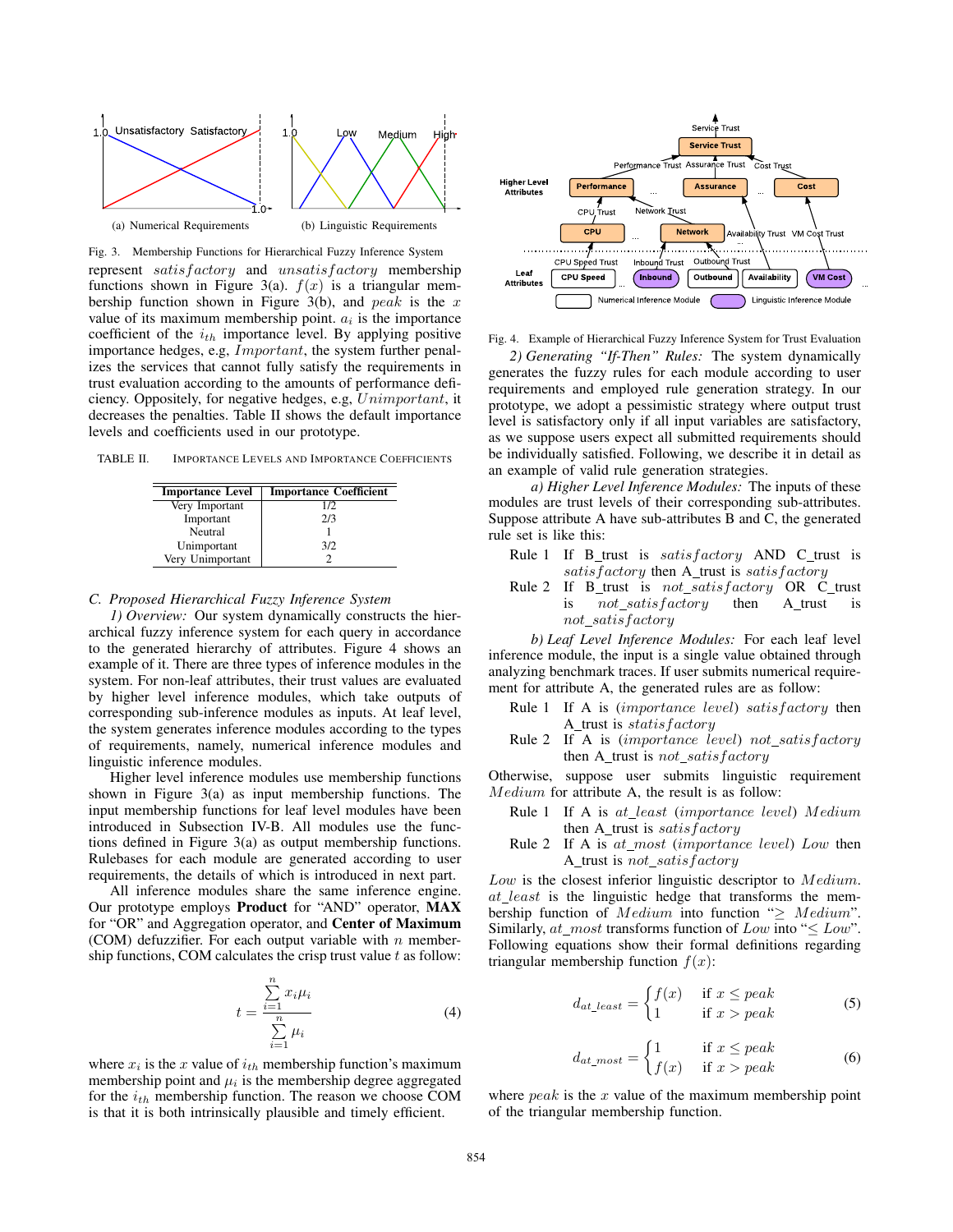

Fig. 5. (a) NDCG mean and (b) absolute difference mean using different numbers of linguistic requirements and different statistical indicators. (c) NDCG mean and (d) absolute difference mean using different numbers of linguistic requirements and different numbers of linguistic descriptors.



Fig. 6. Effect of different importance levels on the ranking of services. V. PERFORMANCE EVALUATION

*A. Generating Benchmark Traces for Simulations*

Schad et al. [2] ran performance benchmark applications (e.g., Ubench and Bonnie++) on newly launched VMs every hour in a month on Amazon EC2. They did not only quantify the performance variations regarding multiple attributes in a cloud, but also successfully identified their performance distributions. From the data analysis, they found that the performance instability in Amazon is mainly caused by hardware heterogeneity and workload increase in peak time. Since these are common problems faced by all cloud providers, we assume the performance distributions of other services also generally follow the same patterns as the ones observed in Amazon but with different levels of variability and means.

We test our system through simulations using synthetic benchmark traces. Each service trace consists of 50 to 200 benchmark results for each of the 11 dynamic attributes defined in Table I. Some benchmark results are generated according to the known distribution patterns mentioned by Schad et al. [2]; others are normally generated. In total, we created 3000 services with similar comprehensive performances but diverse performances regarding each attribute. This avoids the system always returning the same omnipotent services and enables us to study how our system makes tradeoffs among attributes.

# *B. Linguistic Requirements vs Numerical Requirements*

In the first experiment, we test the validity and accuracy of using linguistic descriptors to approximate numerical requirements. To compare the results obtained by the two, we dynamically convert some of the numerical requirements in 25 numerical queries into linguistic requirements. This is done by selecting the linguistic descriptor that produces the highest membership degree with given numerical values and predefined membership functions. By doing so, we assume users are able to intuitively submit the closest linguistic descriptors to numerical requirements, which is the ideal situation. We use average Normalized Discount Accumulative Gain (NDCG) at position 10 to measure whether our system still can rank most satisfactory services at the top when some of the requirements are submitted in linguistic descriptors. The relevance scores used to calculate NDCG are trust levels derived from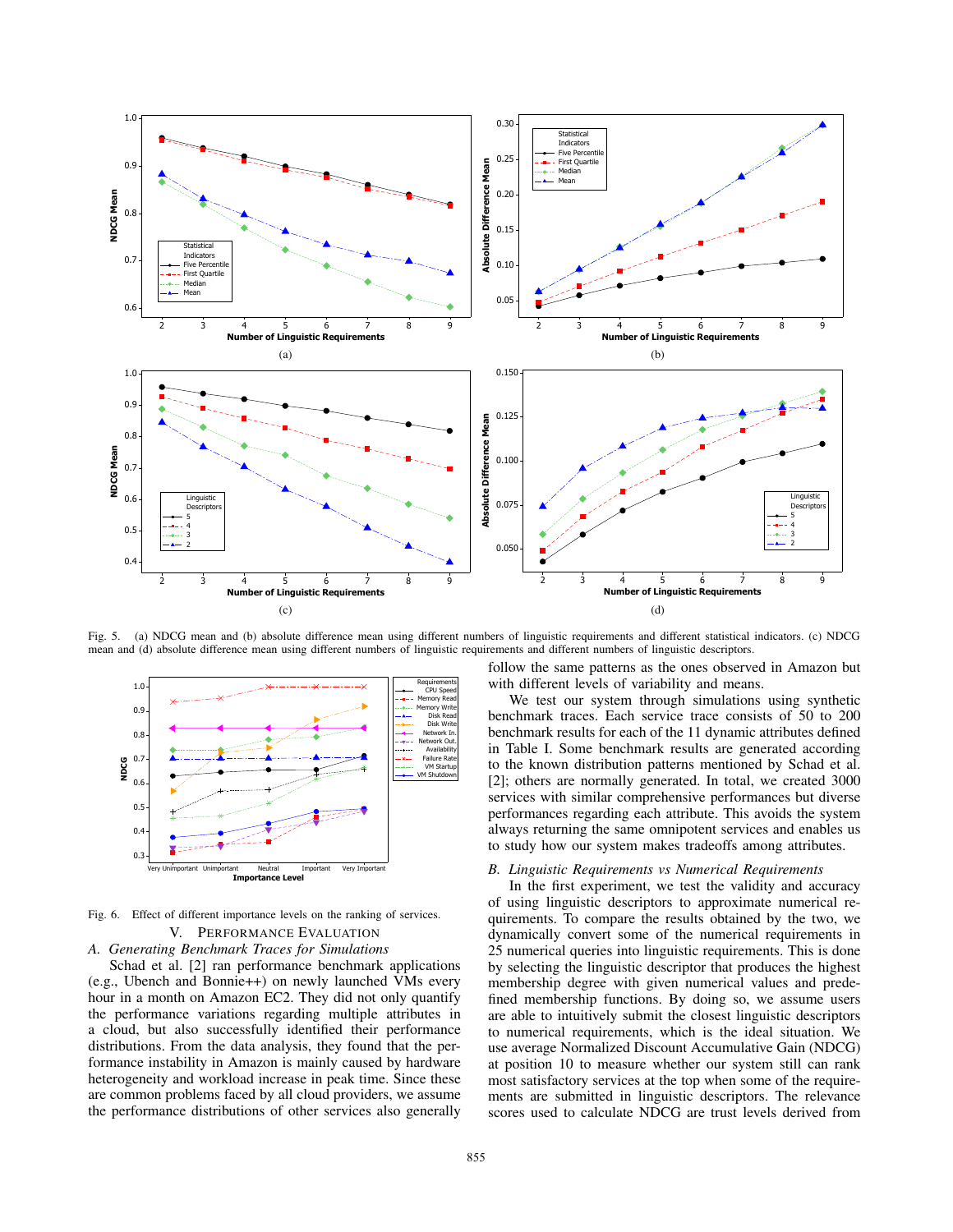



Fig. 7. Mean execution time with different numbers of services and attributes original numerical queries. In addition, we measure absolute differences of trust levels obtained by the paired queries to gauge evaluation accuracy. Apart from number of linguistic requirements, we also consider other factors that may influence accuracy, i.e., statistical indicators used to calculate the QoS inputs and number of linguistic descriptors (Low, High or Low, Media, High). For each number of linguistic requirements, we run 55 tests with different combinations of attributes submitted in linguistic requirements. We use 5 linguistic descriptors for tests using different statistical indicators, and five percentile for tests using different numbers of linguistic descriptors. Figure 5 reports the average results of the tests.

According to the results, both the quality of ranking and evaluation accuracy decrease when the number of linguistic requirements grows, since they bring extra uncertainties into the system. In addition, the decreases are generally linear. This indicates limiting the number of linguistic requirements can largely improve the chance of finding the most satisfactory service. Comparing different statistical indicators, it shows that conservative indicators, i.e., five percentile and first quartile, produce better results. This is because they are more sensitive to variability and hence increase the system's differentiability. The data also reveal that increasing number of linguistic descriptors can improve both quality of ranking and evaluation accuracy. However, on the other hand, it makes more difficult for users to come out with sensitive judgements if the number of descriptors is large. Further studies are required to find the number of descriptors that can best balance the two factors.

#### *C. Effectiveness of Preference Modeling*

In the second experiment, we demonstrate the effectiveness of our preference modeling approach. For a query where all its requirements are submitted with Neutral importance level, we select one requirement a time and change its importance level to construct new queries. We also use NDCG at position 10 as metric, but the relevance scores used in this experiment are the trust values of the selected requirement with Neutral importance level. In this way, we show whether our system ranks services that have lower performance deficiencies to the selected requirement higher when the importance level of the requirement increases.

According to the results shown in Figure 6, average NDCG remains unchanged for some requirements when their importance level goes up, and the scale of NDCG increase for other requirements also varies. This is because the space for tradeoff is limited. For example, though one cloud can fully satisfy requirement A, as long as its performance deficiencies to other requirements are unacceptable, the system considers it unsatisfactory no matter how the user increases A's importance level. This ensures tradeoffs are only made within acceptable level and returned services can reasonably satisfy all requirements.

# *D. System Scalability*

The third experiment tests the scalability of our approach. We first measure mean execution time of 25 queries each with requirements for 11 attributes when the number of services is increased from 500 to 3000. Next we test the mean time spent to evaluate 25 queries for 3000 services when the number of leaf attributes considered is increased from 2 to 9. We run 55 tests for each number of services and attributes on a PC with Intel i7-2600 CPU and 4 Gb RAM using single thread.

As observed in Figure 7, our approach is timely efficient and linearly scalable. The execution time can be further reduced if we parallelize the evaluation process.

#### VI. CASE STUDIES

In this section, we demonstrate how inexperienced users and expert users can make use of our system to select the satisfactory service and improve their cost-efficiency. Table III shows the basic information of the three IaaS cloud services involved in the following illustrations.

TABLE III. IAAS CLOUD SERVICES

| <b>Service</b> | <b>CPU</b> Core | Memory(Gb) | Disk(Gb) | Price(\$/hr) |
|----------------|-----------------|------------|----------|--------------|
|                |                 |            | 20       | 0.07         |
|                |                 | 2.0        | 25       | 0.10         |
|                |                 | 1.8        | 18       | 0.09         |

# *A. Case 1*

A user who worked for a pharmaceutical company wanted to run a simulation in cloud. For functional requirements, he required the service to have 1 core, more than 1.5 Gb RAM and 18 Gb secondary storage. Though he had limited knowledge of computer science, he knew the program is CPU and data intensive but requires little network communications when the simulation starts. Hence he submitted  $High$  requirements for attributes related to CPU, memory and disk performances and Low requirements for network attributes.

Our system filtered service C at discovery phase as it could not provide enough storage. Then it retrieved benchmark traces of A and B for the past few hours to evaluate trust of their current performances. The trust values obtained were 0.85 for A and 0.91 for B, which were all acceptable to the user. Since service A offered a cheaper price, user decided to select A.